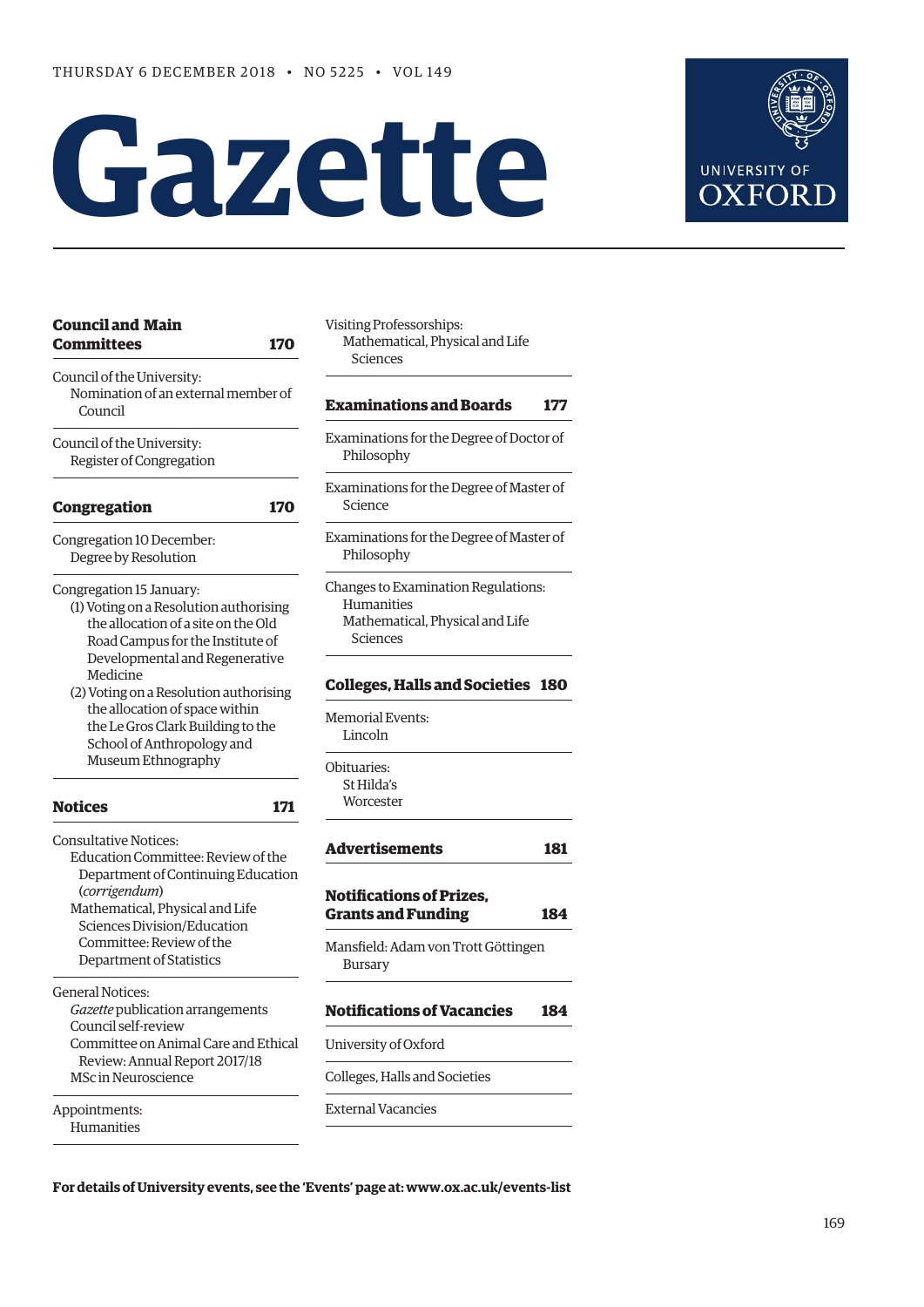# <span id="page-1-0"></span>Council and Main Committees

# Congregation

#### **Council of the University**

# **Nomination of an external member of Council**

Under regulation 9.3 of Congregation Regulations 2 of 2002, the nomination below shall be deemed to be approved unless not later than **4pm on 4 January** the Registrar has received from not fewer than 20 members of Congregation a written request for a postal ballot to be taken in respect of that nomination.

# **Approval of the nomination of Nicholas Kroll as an external member of Council**

The nomination by Council, under the provisions of section 4 (7)–(10) of Statute VI, of Nicholas Kroll as an external member of Council, to fill the vacancy left by Lord Paul Drayson, is submitted for approval. The appointment would be from Hilary term 2019 until Hilary term 2023 in the first instance.

# *Notes on the nominated external member of Council*

Nicholas Kroll, CB, has enjoyed a varied career in a number of senior roles in the public sector. He graduated in Classics (Corpus Christi), and began a career in the Civil Service as a graduate trainee.

He later worked at HM Treasury, where he was head of the Banking Policy Branch and Head of the European Community Budget Division. He was appointed to the Department for Culture, Media and Sport (DCMS), where he worked for 12 years in a number of senior roles including Head of Broadcasting Policy, Acting Permanent Secretary and Director of Corporate Services, and was responsible for leading on DCMS's spending reviews, managing its strategic priorities and public appointments. In 2002, he became COO and Deputy Permanent Secretary, a role in which he was a senior member of the Department's Management Board and responsible for the Exchequer and National Lottery funds of £3.5 billion.

In 2005 he became Director of the BBC Trust, where he established new oversight structures and acted as principal liaison

between the governing body and the BBC's executive board and Whitehall.

Outside of his professional life Mr Kroll has been a board member of the Hellenic Society, the National Youth Orchestra and the Chelsea and Westminster Hospital Arts Project. He was made a Companion of the Order of the Bath in the 2002 New Year honours.

#### **Council of the University**

## **Register of Congregation**

The Vice-Chancellor reports that the following names have been added to the Register of Congregation:

Attree, S L, Lady Margaret Hall Convey, A J, Primary Care Health Sciences Duckett, A, Research Services Fix, J D, Keble Gray, M J, Estates Services Harvey, C J, Sir William Dunn School of Pathology Hawkins, C J R, Estates Services Kolaniak, E A, IT Services Krishnan, M, All Souls Lacerda, B F A, Pembroke Lafond, F D, Smith School of Enterprise and the Environment Markham, R, Estates Services Mortimer, E R, St Anne's Myers, W, Subdepartment of Inorganic **Chemistry** Swiers, G L, Research Services Thomas Kurien, R, Clinical Trial Service

**I**Init

Tyler, C M, Faculty of Clinical Medicine

#### **Divisional and Faculty Boards**

For changes in regulations for examinations see 'Examinations and Boards' below.

# **Congregation** 10 December

# **Degree by Resolution**

*This content has been removed as it contains personal information protected under the Data Protection Act.*

#### **Congregation** 15 January

¶ Members of Congregation are reminded that any two members may, not later than **noon on 7 January**, give notice in writing to the Registrar that they wish to oppose or amend the resolutions authorising the use of space at (1)–(2) below (see the note on the conduct of business in Congregation below). If no such notice has been given, and unless Council has declared otherwise or the meeting has been adjourned, the resolutions shall be declared carried, and the meeting may be cancelled.

# **(1) Voting on a Resolution authorising the allocation of a site on the Old Road Campus for the Institute of Developmental and Regenerative Medicine**

#### *Explanatory Note*

This resolution proposes the allocation of a site on the Old Road Campus in accordance with the University plans to construct a new purpose-built building to accommodate the Institute of Developmental and Regenerative Medicine (IDRM). The institute represents a long-standing capital priority for the Medical Science Division and is included on the Capital Masterplan. The funding for the construction of the building remains reliant in part on securing a £10m grant award from the UK Research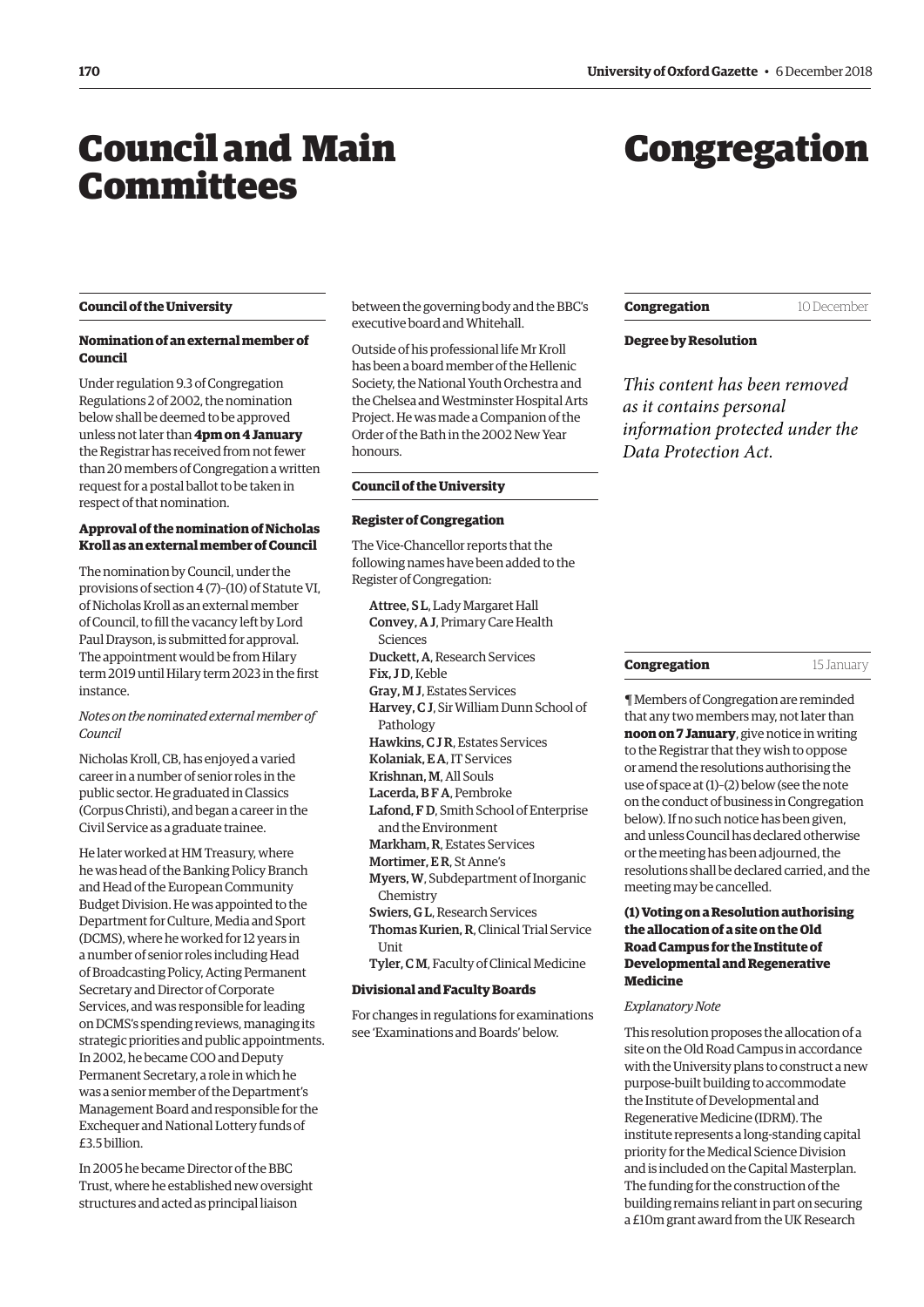# Notices

<span id="page-2-0"></span>Partnership Investment Fund (RPIF). A final application has been submitted and it is expected that Research England (which has succeeded HEFCE in overseeing the RPIF process) will announce the outcome in summer of 2019. The allocation of the site is therefore subject to the successful award of the RPIF funding.

#### *Text of Resolution*

That approximately 5,700 sqm (plot size) on the Old Road Campus be allocated to the Medical Sciences Division for the construction of a new building of approximately 5,600 sqm gross internal area (GIA) to facilitate research in developmental biology and regenerative medicine. This allocation is subject to the successful award of the RPIF funding.

# **(2) Voting on a Resolution authorising the allocation of space within the Le Gros Clark Building to the School of Anthropology and Museum Ethnography**

# *Explanatory Note*

The School of Anthropology and Museum Ethnography is currently housed across seven buildings along Banbury Road occupying approximately 1,885 sqm NUA. The school is currently at capacity in its existing space and the lack of growth space is constraining the department. In addition to this, the school considers that consolidation onto one site in close proximately to the Pitt Rivers Museum is important to academic development and key to the future of the school. The school has actively been seeking alternative consolidated accommodation since 2011, and has made a number of unsuccessful bids for space. The consolidation of the school into the Le Gros Clark Building would allow for the release of seven properties on Banbury Road.

# *Text of Resolution*

That approximately 1,600 sqm NUA in the Le Gros Clark Building (building number 166) be allocated to the School of Anthropology and Museum Ethnography for an initial period of ten years following relocation of the Department of Physiology, Anatomy and Genetics.

#### **Note on procedures in Congregation**

¶ Business in Congregation is conducted in accordance with Congregation Regulations 2 of 2002 [\(www.admin.ox.ac.uk/statutes/](http://www.admin.ox.ac.uk/statutes/regulations/529-122.shtml) [regulations/529-122.shtml\). A p](http://www.admin.ox.ac.uk/statutes/regulations/529-122.shtml)rintout of these regulations, or of any statute or other regulations, is available from the Council Secretariat on request. A member of Congregation seeking advice on questions relating to its procedures, other than elections, should contact Dr N Berry at the University Offices, Wellington Square [\(telephone: \(2\)80107; email: nigel.berry@](mailto:nigel.berry@admin.ox.ac.uk) admin.ox.ac.uk); questions relating to elections should be directed to the Elections Officer, Ms S L S Mulvihill (telephone: [\(2\)80463; email: elections.office@admin.](mailto:elections.office@admin.ox.ac.uk) ox.ac.uk).

# **Consultative Notices**

#### **Education Committee**

# REVIEW OF THE DEPARTMENT OF CONTINUING EDUCATION

## *Corrigendum*:

In the 15 November *Gazette*, a notice was posted of the forthcoming departmental review of the Department for Continuing Education (OUDCE). Unfortunately there was an error in the notice, which indicated that only graduate programmes were within the scope of the review. This should have stated that all provision, both postgraduate and undergraduate, is within the scope of the review. Please bear this in mind if you are intending to make a submission to the review.

Submissions can be made to Richard Gill in Education Policy Support [\(richard.gill@](mailto:richard.gill@admin.ox.ac.uk) [admin.ox.ac.uk\) by](mailto:richard.gill@admin.ox.ac.uk) **20 December**.

# **Mathematical, Physical and Life Sciences Division/Education Committee**

# REVIEW OF THE DEPARTMENT OF **STATISTICS**

The Education Committee and the Board of the Mathematical, Physical and Life Sciences Division is undertaking a review of the Department of Statistics as part of Council's programme of rolling reviews of departments.

Teaching and learning issues will be given preliminary consideration by a 'teaching and learning' sub-panel on 8 February. This panel will be composed of internal members of the review panel and (if available) one external member, and will be chaired by the Associate Head of Division (Academic), Professor Mike Bonsall. The conclusions of this sub-panel will be reported as recommendations to the full review committee, which will meet on 13–14 May and will be chaired by the Head of Division, Professor Donal Bradley.

The review committee would welcome written comments on matters falling within its terms of reference, given below.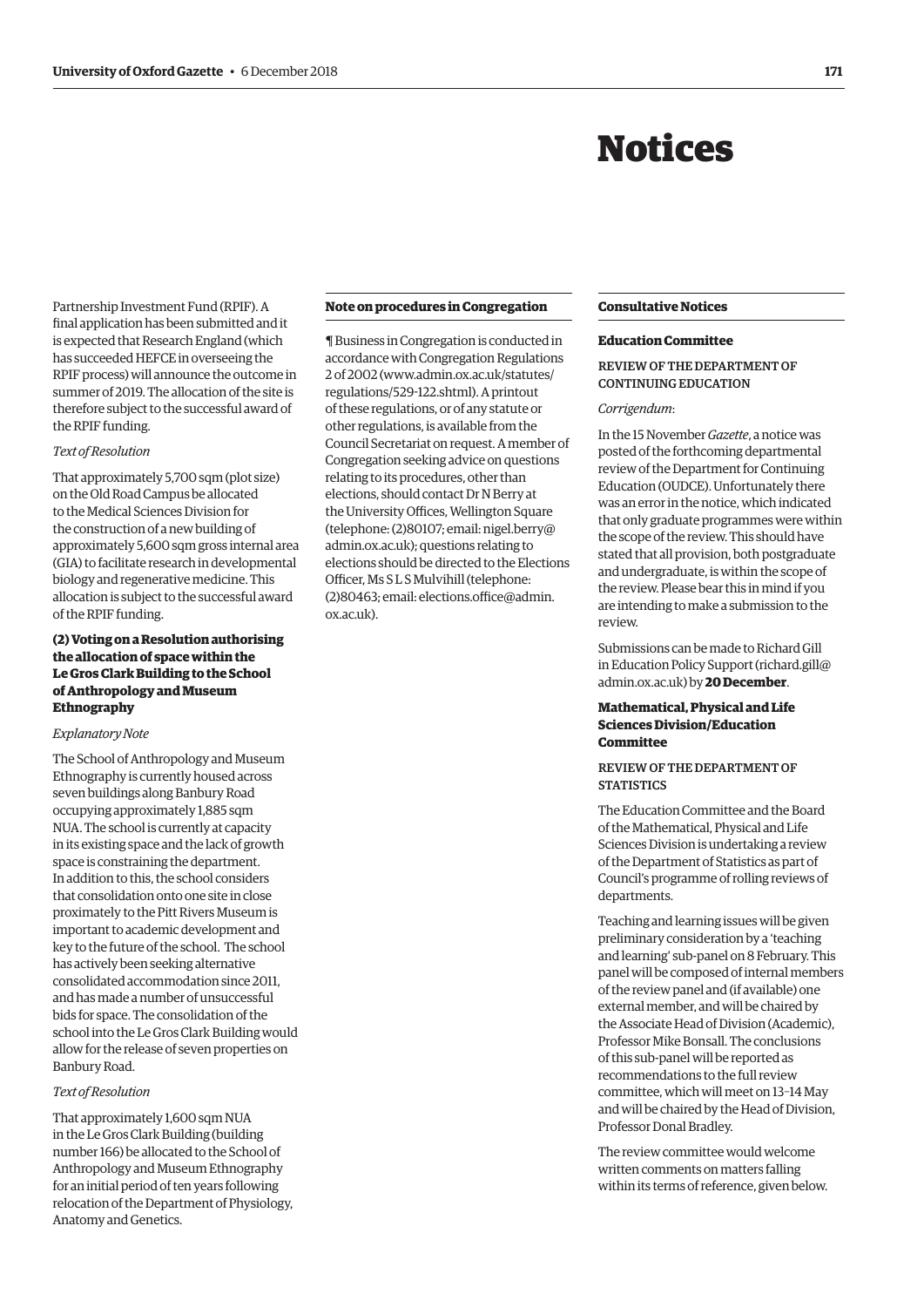These should be sent to Anne Vallins-Hooper [\(anne.vallins-hooper@mpls.ox.ac.](mailto:anne.vallins-hooper@mpls.ox.ac.uk) [uk\). Co](mailto:anne.vallins-hooper@mpls.ox.ac.uk)mments on detailed learning and teaching matters should be sent by **18 January** in advance of the teaching and learning panel. Comments on any other matters should be sent by **19 April**.

The terms of reference of the review are:

**1** To review the quality of academic activities in the department, by reference to:

- international standards of excellence
- action taken since the last review of the department
- planning statements at departmental and divisional levels, and in the context of the University's mission statement and strategic/corporate plan.

## In particular:

(a) the quality of the research of the department, including its participation in interdepartmental, interdivisional and interdisciplinary activities, its research profile and strategy, and future challenges and opportunities;

(b) the quality of undergraduate and graduate programmes, and their delivery and related issues, including:

- access and admissions
- curriculum design and programme structure
- teaching, learning and assessment
- the relationship between teaching and research
- academic and pastoral support and guidance
- the provision and use of learning resources (including staff resources)
- specific arrangements for the pursuit of graduate studies
- relationships with colleges
- quality assurance mechanisms;

(c) the organisation of the department, the management structures and the relationship between the department and the Mathematical, Physical and Life Sciences Division, including such matters as:

- strategic planning (including relationship to the divisional five-year plan and the University's strategic/ corporate plan)
- academic and non-academic staffing and recruitment
- student number planning
- terms of appointment for academic staff, including career development and equal opportunities issues
- fundraising;

(d) the relationship (structural and operational) between units within the department, and between the department and cognate subject areas, and colleges to which it is linked in teaching and research.

**2** To consider the current and longterm financial position of, and funding arrangements for, the department, and its financial strategy.

# **General Notices**

# *Gazette* **publication arrangements**

This is the final *Gazette* of Michaelmas term. The first *Gazette* of Hilary term will be published on 10 January. The usual deadlines will apply.

#### **Council self-review**

Every three years, Council – the University's executive governing body – undertakes a self-review of its effectiveness in carrying out its responsibilities. As Council completes its 2018 self-review it would like to engage with colleagues across the collegiate University on the matter of information flow, communication and dialogue with Council.

At its Away Day in September, as part of its self-review process, Council identified a number of ways in which the working of Council and its committees could be changed to improve Council's effectiveness. In that discussion, it was agreed by all members of Council that a key area that requires attention is the dialogue between Council and the wider University, including Congregation. It was agreed that it is important to improve the mechanisms that allow an appropriate two-way flow of information.

In order to determine how best to improve these mechanisms a number of workshops will be convened with representative groups including:

- Early-career researchers
- Employees on flexible contracts and teaching-only contracts
- Professional services staff
- Statutory and Associate Professors
- College-only staff

# WORKSHOPS FOR IMPROVING TWO-WAY **COMMUNICATION**

The first two workshops are scheduled for Monday 10 December. Each workshop will be attended by Council members together with a facilitator and colleagues who wish to engage in the discussion. Further dates will be communicated shortly. If the workshops

are successful they may become part of a longer-term solution and a vehicle for engagement in the future.

*Workshop 1: Monday 10 December, Radcliffe Observatory Quarter, 10.30am–12.30pm* 

For professional services staff and employees on flexible contracts and teaching-only contracts

*Workshop 2: Monday 10 December, Old Road Campus, 2–4pm*

# For early-career researchers

*Issues for discussion*:

- What are the key priorities and concerns for the group(s)?
- How might we ensure that they are recognised in the agenda of University business – and if appropriate on Council's agenda?
- How do you like to receive information and updates on the work of Council and the University's strategic direction? What channels of communication work best for you? (Town Hall events, the University website, email, posters, social media, etc)

Alongside the workshops, any member of the collegiate University who wishes to provide input can do so by emailing [council.review@admin.ox.ac.uk.](mailto:council.review@admin.ox.ac.uk)

# Get involved:

To register your interest in participating in either of the first two workshops please send an email to [council.review@admin.ox.ac.uk.](mailto:council.review@admin.ox.ac.uk)  Please state which workshop you would like to join, together with your job title. Council is keen to engage the full diversity of University staff.

#### Find out more:

For information about Council, its work and [its meetings, please visit www.council.ox.ac.](www.council.ox.ac.uk) uk.

Further background information about the governance of the collegiate University [can be found at www.admin.ox.ac.uk/](www.admin.ox.ac.uk/councilsec/governance) councilsec/governance.

# **Committee on Animal Care and Ethical Review**

# ANNUAL REPORT 2017/18

The University's local ethical review process was set up in 1999 to ensure that all aspects of research involving animals conforms to the requirements of the Animals (Scientific Procedures) Act 1986, revised in 2012 and commonly referred to as A(SP)A. The Animal Care and Ethical Review (ACER) Committee is required to report annually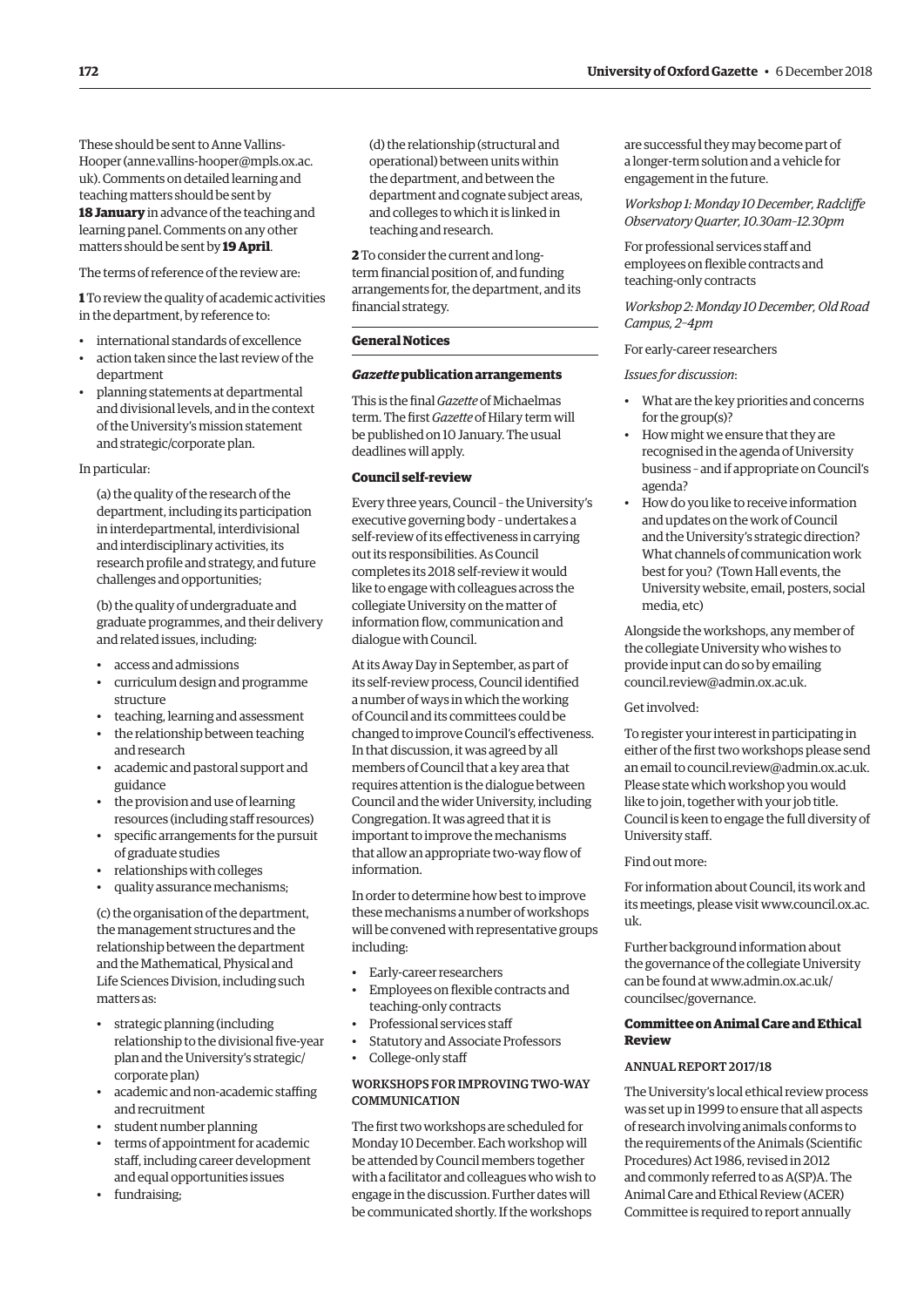to Council and, through it, to Congregation. The ACER Committee, supported by six Animal Welfare and Ethical Review Boards (AWERBs) at cross-department and faculty level, provides assurance to the Establishment Licence Holder on the ethical treatment and welfare of animals used in conjunction with the medical and zoological research projects that are undertaken in departments across the University. This report summarises the range of work carried out and the support measures in place to ensure compliance with A(SP)A and the requirements of the Home Office Animals in Science Regulation Unit.

A(SP)A requires that all research using animals is properly justified, that any viable alternatives to their use are fully considered, and in all cases where animals are subjected to invasive or non-invasive procedures that any suffering is kept to a minimum. The University's Animal Use Policy requires that everyone whose research includes the use of animals is proactive in pursuing refinement, reduction and replacement (usually referred to as the 3Rs) in procedures involving live animals wherever possible and that they engage fully in the approved ethical process of review and monitoring of animal-based research work. The Animal Use Policy also commits the University to providing standards of accommodation and care that exceed, wherever possible, the minimum standards required by national legislation. The responsibility for provision and maintenance of the accommodation and facilities is devolved to the Director of Biomedical Services (BMS) who, with animal-care staff and researchers, is charged with ensuring that animal facilities are managed and maintained efficiently and to as high a standard as possible.

#### *Veterinary staff*

The University also employs a number of veterinary surgeons, two of whom are designated Named Veterinary Surgeons (NVSs) under the Home Office Establishment Licence. The NVSs operate in two primary areas of responsibility: one covers the science area of the University and the other covers the hospital sites where animal research takes place. The veterinary surgeons liaise with Named Animal Care and Welfare Officers and animal-care staff and researchers to ensure that all aspects of animal health and welfare are considered at all stages of research projects. The veterinary surgeons are also closely involved in the local ethical review process for project licence applications. The NVSs are also Named Training and Competence Officers and support the Director of Training in reviewing competence in research staff to undertake procedures.

The veterinary surgeons continue to engage in a programme of refinement initiatives to promote best practice, integration of new techniques and resources, and a comprehensive process for the retrospective review of project licences. The veterinary surgeons also contribute to Departmental Animal Welfare Meetings and participate in discussion on welfare issues or concerns, and provide timely updates to the research community on various topical and practically relevant issues that relate to animal health, compliance and promotion of the 3Rs. The veterinary team contribute to overseeing and assisting researchers in order to resolve animal health issues related to procedures and clinical disease. During the year the veterinary team have continued to oversee the supply of medicines and surgical equipment, have provided certificates for the transfer of animals that have been moved to or arrived from other establishments, and have participated in training courses, workshops and conferences nationally and overseas. The veterinary surgeons have been invited to join an NC3Rs working group on improving rodent neuroscience and a BBSRCfunded workshop on interdisciplinary welfare assessment to continue to share best practise within and outside Oxford University.

#### *Home Office inspections*

The Home Office Inspectors have conducted 18 visits to the animal facilities during the current reporting year and continue to maintain their practice of unannounced visits. During the period of the report there were no issues associated with noncompliance reported in respect of the facilities, or the schedule of premises for the University. The Home Office Inspectors have also participated in AWERB meetings and training courses designed to assist applicants in writing project licence applications.

# *Animal Welfare and Ethical Review Bodies*

There are seven AWERBS<sup>1</sup> that consider applications for new project licences, amendment requests for current project licences, retrospective reports on current project licences and any other welfare and ethical review matters relevant to animalbased research involving staff working at the University. In addition there is a process for the review of collaborative projects in animal-related research that fall outside of A(SP)A. Research outside the UK that is covered by the European Directive 63/20102 and collaborative ventures involving Oxford-based researchers that take place elsewhere in the world are reviewed and recommendations made to ensure compliance with local ethical and welfare standards. Collaborative research projects that fall outside the jurisdiction of A(SP)A and the EU Directive are required to demonstrate that they meet a similar or acceptable standard of welfare and ethics that apply to research carried out in Oxford.

The ACER Committee is the overarching ethical review board and acts in collaboration with the six AWERBs and a subcommittee that considers the application of the principles of the 3Rs in research. The ACER Committee considers project licence applications that have severe category protocols or employ novel techniques in the type of research undertaken, and any projects that use what are deemed to be sensitive species such as non-human primates. The local or departmental AWERBs review project licence applications that involve mild or moderate protocols in the planned programme of research.

# *AWERB hub*

An initiative by the national Animals in Science Committee (ASC), a nondepartmental public body sponsored by the Home Office, to set up a series of AWERB hubs saw Oxford nominated as a hub for nine research establishments in the region. The concept is to provide a discussion forum for sharing best practice, information and collaboration. In practice it has proved difficult to coordinate a range of quite different establishments and organisations, both in terms of size and research facilities, to achieve a meeting, common aim or viewpoint. However, a meeting took place on 14 May 2018 in Oxford attended by representatives of four hub member organisations. It was agreed that communication via email would take place when circulation of information was required. It was also agreed that visits to establishments would be arranged on an ad hoc basis between hub members. Oxford will continue to participate in the scheme during the forthcoming year.

<sup>1</sup> This includes ACER. The number of AWERBS was raised from six to seven, following ACER's review of AWERB efficiency, in order to divide the Clinical Medicine AWERBs into the Old Road and John Radcliffe AWERBs to facilitate a better spread of workload.

<sup>2</sup> Directive 2010/63/EU on the protection of animals used for scientific purposes text with EEA relevance.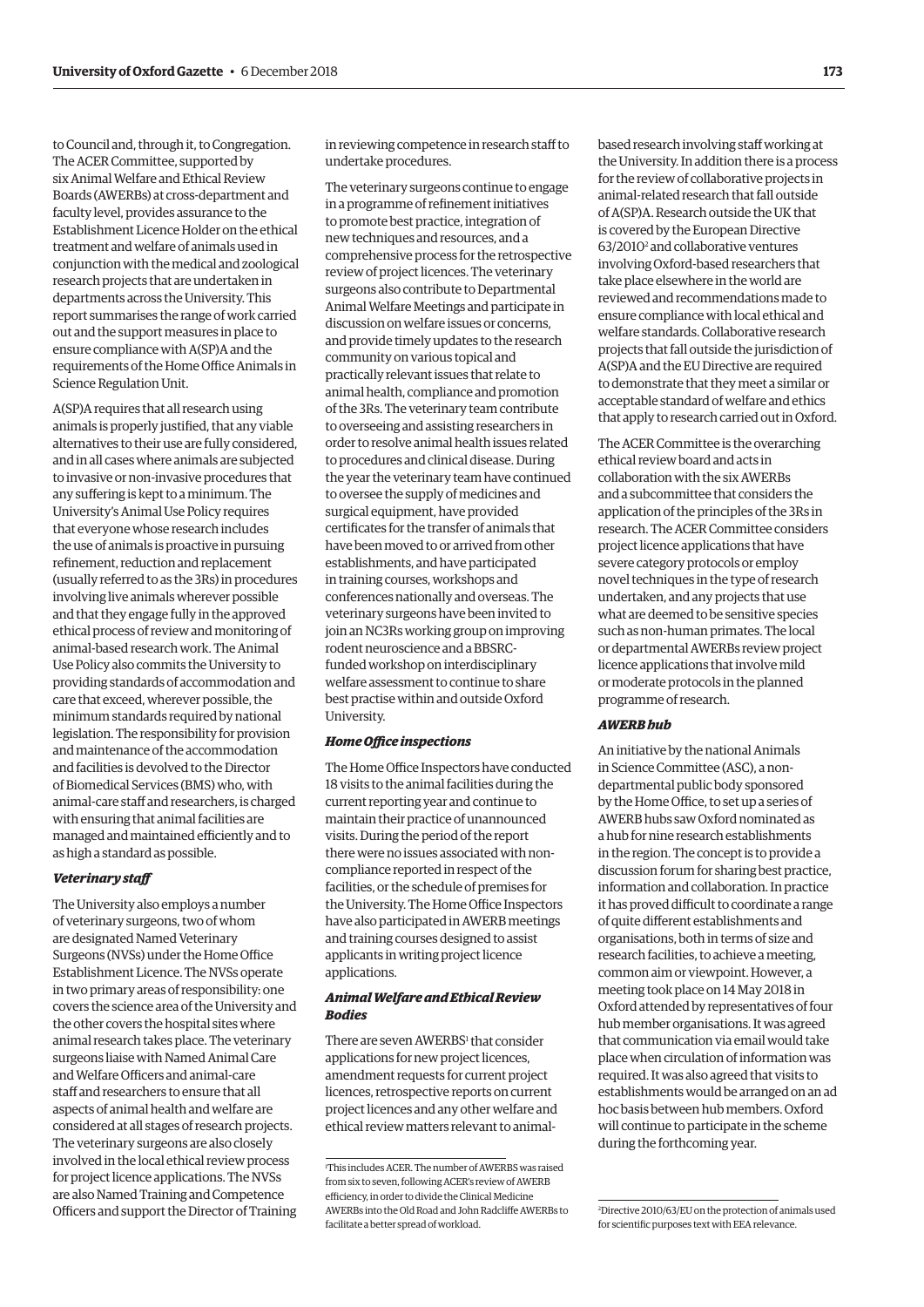# *Home Office licences*

The Home Office computer-based application system, ASPeL, is fully operational and all personal licences (Procedure Individual Licences, or PILs) at Oxford are managed through the online system. All new project licence (Procedure Project Licence, or PPL) applications are made online. As paper-based PPLs are renewed or have to be amended, the applications will be made through the online system. The Home Office Liaison Contacts provide guidance on the Ethical Review Process for new PPL applicants that takes place before applications are submitted for review by the Home Office Inspector. The Home Office Administration Unit (HOAU) in BMS continue to assist applicants as they submit their approved application to the Home Office Inspectors using ASPeL.

# *Personal licences*

During the period of the report the number of PILs held by researchers at Oxford ranged from a minimum of 1,191 to a maximum of 1,272 licences. The PIL authorises the holder to undertake various procedures according to their individual training and supervision qualifications. Each PIL holder is required to qualify at Home Office approved training courses before being permitted to handle or perform surgical procedures on animals. Animal-care staff are also required to undertake training on approved courses run by the Institute of Animal Technology in order to fulfil their duties. Home Office approved training courses are run within the BMS at regular intervals. During the year a total of 174 new PILs were issued to University staff and 182 PILs were revoked for staff and students who ended their courses, completed their research or moved to other establishments.

#### *Project licences*

There was a maximum of 160 active PPLs held by researchers at the University during the period of the report compared to 159 active PPLs during the previous reporting period. PPLs authorise the holder to undertake a research project that has clearly defined objectives and anticipated outcomes and each is valid for a period of five years. PPL holders are responsible to the Home Secretary for the compliance and conduct of all researchers working under their project and for compliance with the closely defined procedures that may be carried out in pursuit of their research goals. The University's Home Office Liaison Officers in BMS are involved throughout the PPL applications process in their role

as secretary to the AWERBs, and provide guidance to applicants in the initial stages of drafting a new project licence prior to the Vet and Named Animal Care and Welfare Officer (NACWO) review. The Home Office Liaison Officers continue to support applicants after the Ethical Review Committee Process by providing feedback and guidance on the submission process and once licences are granted.

During the reporting period a total of 30 new project applications were approved and granted by the Home Office compared with 37 applications in 2016/17. A total of 54 amendment requests for existing projects were approved compared with 58 amendment requests in the previous year.

Total applications for new project licences or amendments to current project licences during the calendar year were as shown in the graph below.



During 2017 there were 43 new PPL applications reviewed by the AWERBs and 64 PPL amendments were submitted for consideration. This represented a 1.5% decrease in new applications and a 5% increase in amendments on the previous year, 2016, when 41 PPL applications and 65 amendments were reviewed and processed.

During 2015 there were 34 PPL applications reviewed and processed and 48 PPL amendments considered by the AWERBs.

All applications and amendments are subject to full ethical review by the NVS or veterinary surgeons, NACWOs and the Home Office Liaison Contacts/AWERB Secretaries before consideration in committee.

The distribution of active project licences between the AWERBs at the end of the reporting period was as shown in the following table.

| Animal Welfare and<br><b>Ethical Review Body</b>                                        | Total<br>(160) | %<br>PPLs |
|-----------------------------------------------------------------------------------------|----------------|-----------|
| Animal Care and Ethical<br>Review Committee                                             | 37             | 23        |
| Clinical Medicine                                                                       | 78             | 49        |
| Department of<br>Physiology, Anatomy<br>and Genetics with<br>Experimental<br>Psychology | 18             | 11        |
| Pathology                                                                               | 11             | 7         |
| Pharmacology                                                                            | 13             | 8         |
| Zoology                                                                                 | 3              |           |

Processing time for applications and amendments includes the internal review by the NVS, NACWO, AWERBs and final granting by the Home Office. During the period of this report the average processing time was 98 working days for original project licence applications, and 28 working days for a project licence amendment.

#### *Species used and severity of procedures*

Animals are used in research only where there is no viable or satisfactory alternative available. All projects are subject to assessment by internal review within the University and by the Home Office, where the potential benefits are considered against the adverse effects and potential cost to the animals concerned. The University pursues research using a number of non-animal methods such as computer modelling, tissue culture, cell and molecular biology, and research with human subjects. These methods continue to be used and integrated into research projects wherever possible and appropriate, and new technology will be incorporated if it is deemed to offer a useable alternative; however, animal experimentation continues to remain necessary in certain circumstances where technology is currently lacking.

Projects where the use of animals is necessary include research into the prevention and treatment of human diseases (including cancer, HIV, tuberculosis, Parkinson's, diabetes and heart failure); and the study of host– parasite interactions (for example in malaria) continues to be an area where it is necessary to understand the interaction between systems (including the effects that chemical or neural changes may have on the circulation, respiration or other functions). Similarly, where it is necessary to study behaviour or complex brain functions, transplantation and musculoskeletal research, the use of animals is still necessary,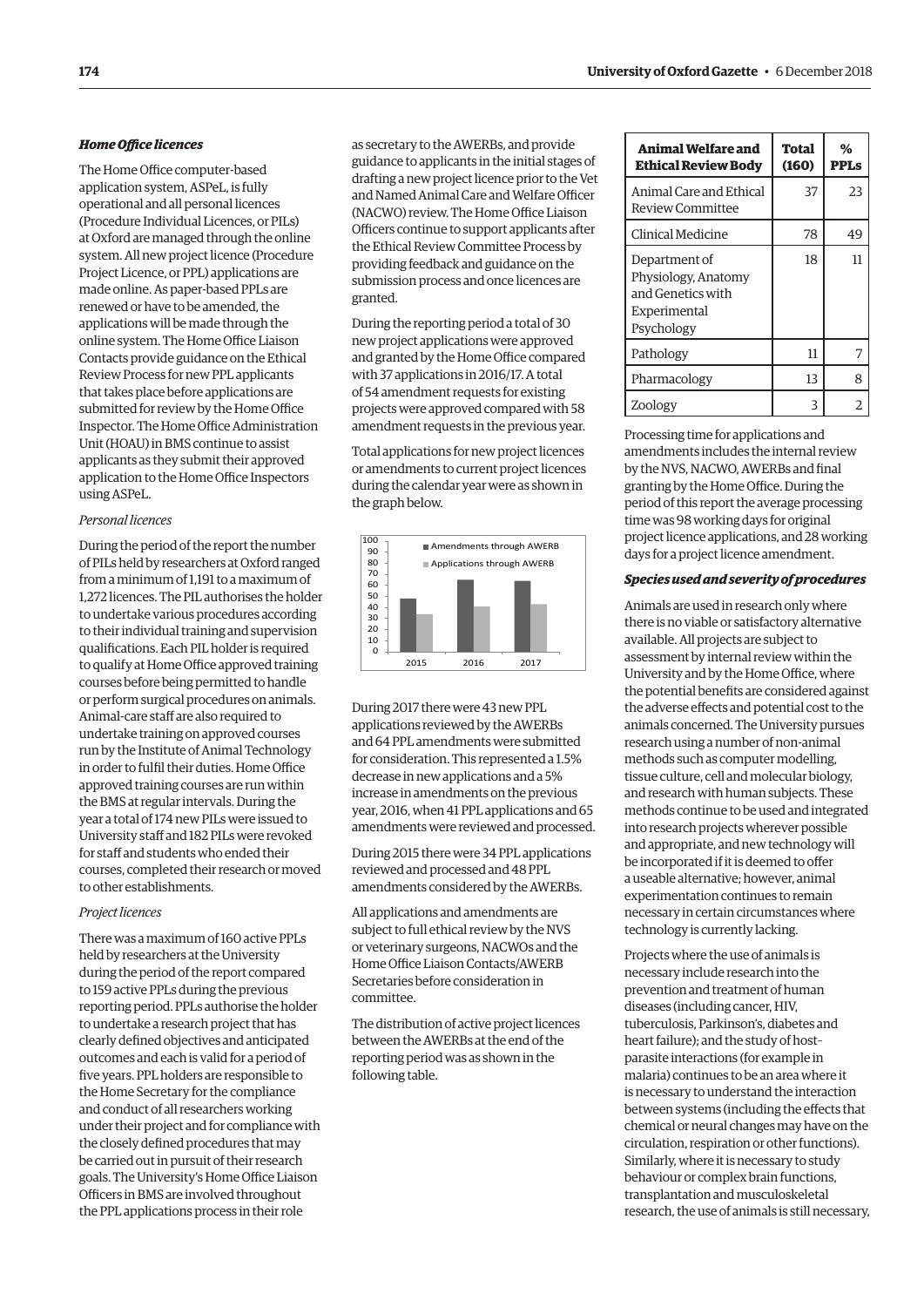though restricted to the minimum number required. The involvement of a broad range of individuals in the ethical review process, including lay members and animal-care staff, ensures that it remains proactive in pursuing the adoption of best practice, promoting a culture of care and encouraging education and training to enhance staff skills and raise awareness of ethical issues.

A variety of different species of animals are used in research projects at the University, as may be seen from the table below.

| <b>Species</b>        | Number<br>used in<br>2017 | Number<br>used in<br>2016 |
|-----------------------|---------------------------|---------------------------|
| Mouse                 | 229,640                   | 200,157                   |
| Fish (Zebrafish)      | 3,712                     | 14,737                    |
| Other Fish            | 140                       | 0                         |
| Rat                   | 2,599                     | 2,174                     |
| Frog                  | 155                       | 226                       |
| Guinea Pig            | 80                        | 81                        |
| Ferret                | 29                        | 29                        |
| Rabbit                | 2                         | 2                         |
| Non-Human<br>Primates | 7                         | 8                         |
| Jungle Fowl           | 21                        | 0                         |
| Pig                   | 5                         |                           |

The actual severity of procedures reported during 2017, drawn from the Return of Procedures forms sent to the Home Office, were as shown in the diagram below.

The changes in animal numbers used during the year reflect a reduction in some species where alternatives have been identified, for example in terms of different types of fish, or where more *in vitro* research has been undertaken.

# *Training*

The Training Director oversees a comprehensive range of training courses provided through BMS for researchers to gain Home Office accredited qualifications in procedures involving animals and associated skills in animal research. The courses are run at regular intervals throughout the year and are designed to cater for delegates within the University and from other establishments. The BMS team teach the majority of the accredited modular Laboratory Animal Management and Welfare course (successful completion of which is a requirement for new personal licence holders), which runs five times a year, either delivering lectures or running practical sessions.

The training courses have achieved accreditation, and have been successfully audited by the Federation of Laboratory Animal Science Associations (FELASA), which provides parity with European training standards and programmes (Oxford is currently the only UK association to have gained FELASA accreditation for these courses). The lead trainer, the two NVSs and a member of Biomedical Services act as Named Training and Competence Officers under the Home Office Establishment licence, and provide additional support for licence holders and assurance for the



University that appropriate training is undertaken. This year the range of training provided has also extended to include experimental design in preclinical research.

During the year a total of 242 delegates attended and passed the Modular Training Courses for researchers, and 37 delegates attended the Module 5 Course designed for those intending to apply for project licences.

The Oxford Online Supervision and Competency Recording (OSCR) database for all personal licensees continues to be used and records details of the training and levels of competence of project licence holders and personal licence holders who work with animals. Animal-care staff and technicians and veterinary surgeons are included in the record, and an updated report on staff capabilities may be obtained at any time in support of review or compliance matters. There remains in place a programme of regular audits of the information held in the system, and all licence holders have to be endorsed by a competent trainer or supervisor in order to be able to complete any type of procedure and animal-care work.

In addition to training courses and recording of competence, members of the HOAU and veterinary staff within BMS attend the Departmental Animal Welfare Meetings each term to promote best practice, the 3Rs aspects of ongoing research, and to discuss the importance of compliance with A(SP)A. Training and information delivered at the meetings includes a number of topics such as Annual Return of Procedure Guidance, the Refinement Initiative, access to SharePoint and available resources, effective breeding according to the Home Office GAA toolkit, international collaboration on animal research projects and various training and education updates.

#### *Engagement with other organisations*

The University of Oxford remains a signatory (one of over 250) to the statement supporting the EU Directive on the protection of animals used for scientific purposes.

The Home Office e-licensing project is to be updated to include the Establishment Licence. BMS have represented Oxford in a series of workshops to ensure that the system is fit for purpose, and have offered to participate in an early user programme for the first roll-out and trial of the system.

In April 2018 the Medical Sciences Division and BMS hosted the fourth annual Oxford 3Rs Research Day in the Department of Pharmacology. The research day was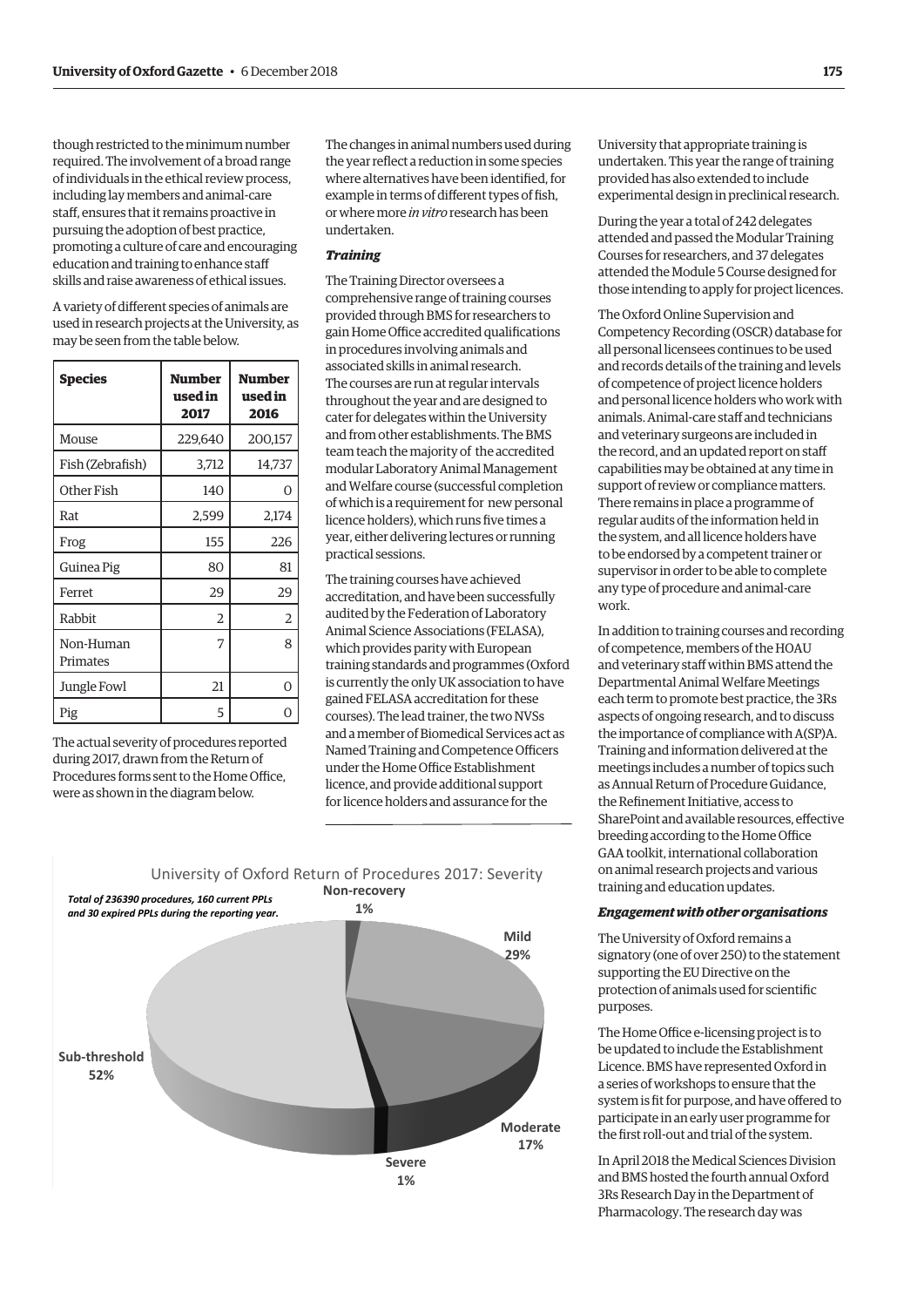attended by some 120 delegates including project licence holders, personal licence holders, veterinary surgeons, animal welfare staff and others with an interest in animal-based research. The programme included presentations and discussion sessions on a variety of subjects including replacement technology, the importance of public engagement in animal research, non-invasive methods in animal research, and experimental design. A 3Rs resource on SharePoint is maintained and continues to support the improved engagement of researchers in highlighting advances and developments in the 3Rs.

The 3Rs subcommittee and the Home Office Administration Unit have continued to work during the year with the National Centre on the 3Rs (NC3Rs)<sup>3</sup> to promote best practice and to incorporate the 3Rs principles in animal research projects. The Chair of the University's 3Rs subcommittee is a member of the NC3Rs Grant Assessment Panel and has participated in exchange visits and briefings to NC3Rs coordinated projects. Oxford students and researchers are actively encouraged to participate in NC3Rs grant programmes, which culminated in the award of an NC3Rs grant to one Oxford-based researcher this year. The BMS departmental colony manager has been invited by one of the Oxford Home Office Inspectors to give a presentation at how successful the Genetically Altered Animal Efficient Breeding initiative has been in Oxford. This covers two road shows in Birmingham and Newcastle.

In September 2018 BMS hosted a visit for a delegation from Japan who were interested in how Oxford communicates with the general public about their research. The group also visited the animal facilities in the Biomedical Sciences Building. They were impressed by the attention to welfare by animal-care staff and also how much technical support research groups received from BMS staff.

Visits to animal areas of the Biomedical

Services Building by family members of staff continue to be popular and are organised on an ad hoc basis. The option for family members to visit the facility has been extended to researchers engaged in project work at the establishment.

The 360-degree tour of the BMS Non-Human Primate (NHP) facility continues to be applauded and has led to visits from other establishments outside the UK visiting to gain advice and knowledge on how to house NHPs in an environment that is beneficial to their welfare. The completed tour along with film of some other establishments may be seen on the internet at [www.labanimaltour.org.](http://www.labanimaltour.org)

#### **MSc in Neuroscience**

HILARY TERM 2019

*Approval deadlines* 

Essay topics must be approved by the appropriate module organiser before the deadlines given below:

Module A1/A2 – Cognitive Neuroscience: 15 March

Module B1 – Motor Systems: 1 March

Module C1 – CNS Development, Plasticity and Repair: 11 March

*Submission deadlines* 

Essays must be submitted online via WebLearn (or as hard copy to the Examination Schools as stated) by noon (UK time) on the deadlines given below:

Module A1/A2 – Cognitive Neuroscience: 29 March

Module B1 – Motor Systems: 13 March

Module B2 – Computational Neuroscience (hard copy submission): 8 March

Module C1 – CNS Development, Plasticity and Repair: 25 March

#### **Appointments**

#### **Humanities**

# PROFESSORSHIP OF BIBLIOGRAPHY AND MODERN BOOK HISTORY

Dirk Van Hulle, PhD Antwerp, Professor of English Literature, Antwerp, has been appointed to the Professorship of Bibliography and Modern Book History in the Faculty of English Language and Literature with effect from 1 October 2019. Professor Van Hulle will be a Fellow of Jesus.

#### **Visiting Professorships**

## **Mathematical, Physical and Life Sciences**

Professor Ziyad Hanna, PhD Oxf, Visiting Professor in Computer Science, for a further period of 3 years from 10 January 2019

<sup>3</sup> The NC3Rs is the UK's national organisation which leads the discovery and application of new technologies and approaches to replace, reduce and refine the use of animals for scientific purposes.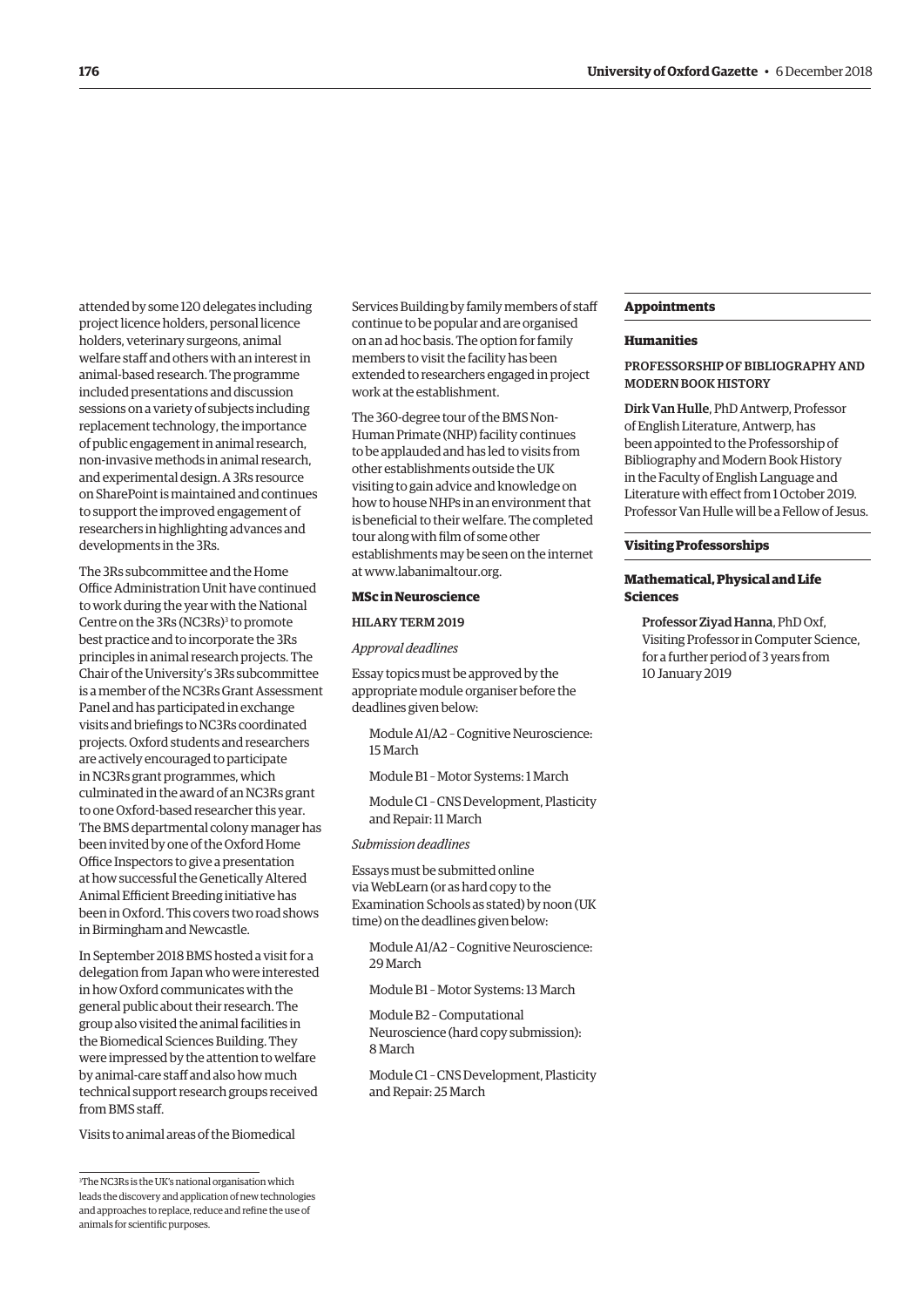# <span id="page-8-0"></span>Examinations and Boards

**Examinations for the Degree of Doctor of Philosophy**

*This content has been removed as it contains personal information protected under the Data Protection Act.*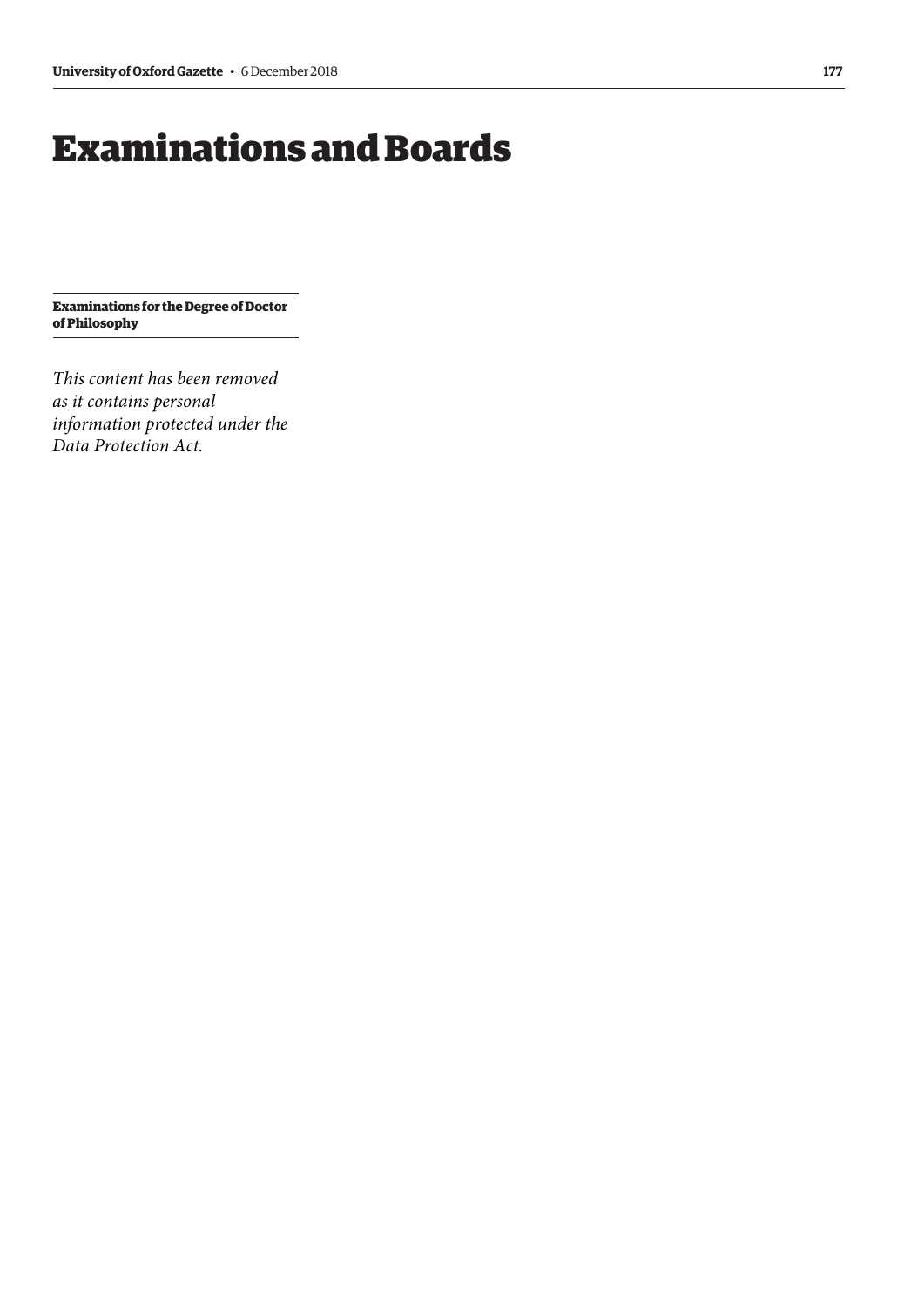*This content has been removed as it contains personal information protected under the Data Protection Act.*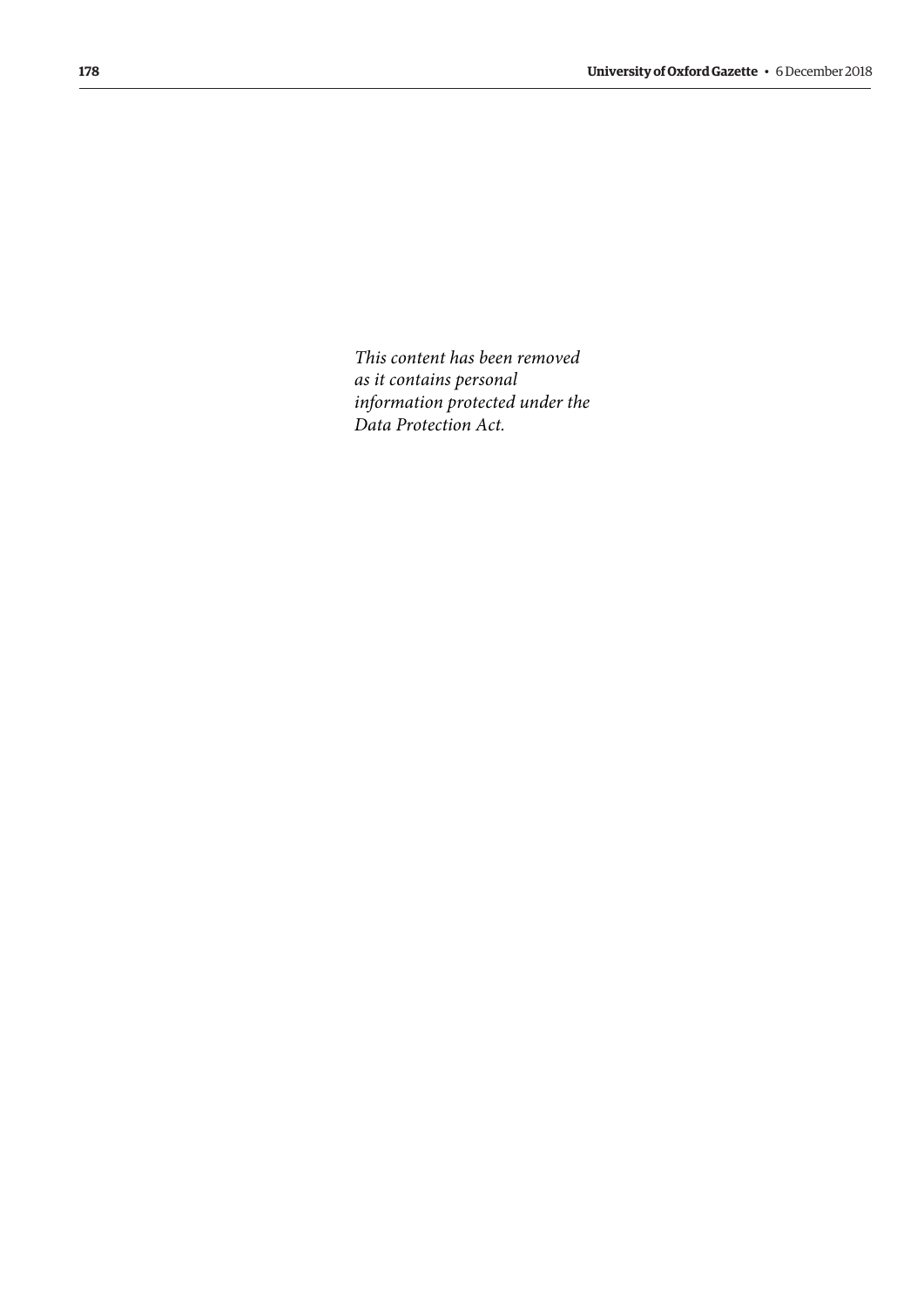*This content has been removed as it contains personal information protected under the Data Protection Act.*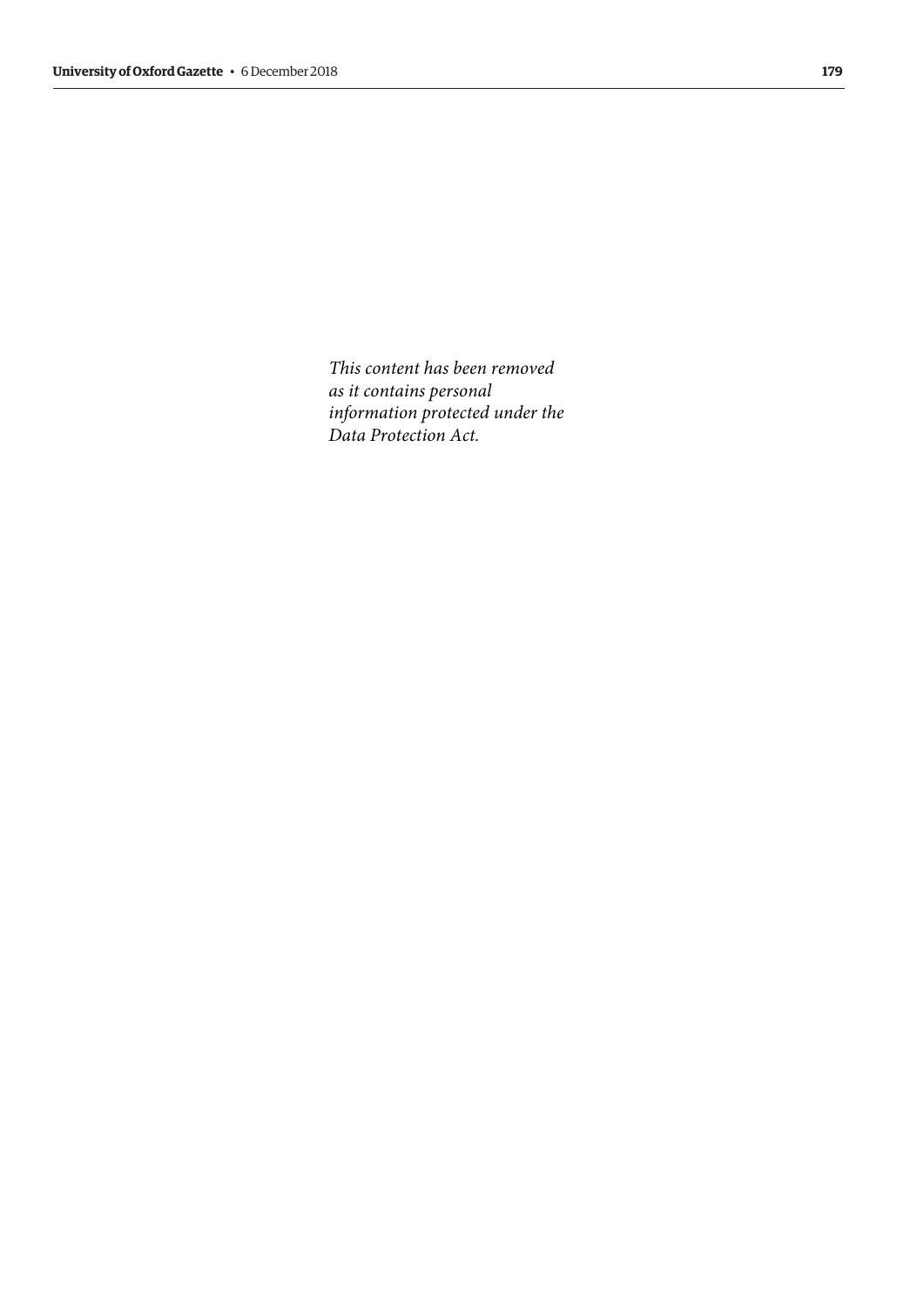<span id="page-11-0"></span>*This content has been removed as it contains personal information protected under the Data Protection Act.*

# **Examinations for the Degree of Master of Philosophy**

*This content has been removed as it contains personal information protected under the Data Protection Act.*

#### **Changes to Examination Regulations**

For the complete text of each regulation listed below and a listing of all changes to regulations for this year to date, please see [https://gazette.web.ox.ac.uk/examination](https://gazette.web.ox.ac.uk/examination-regulations-0)regulations-0.

# **Humanities Board**

FHS IN ORIENTAL STUDIES restructuring and renaming of subsidiary language

PRELIMS IN PHILOSOPHY AND THEOLOGY correction of textual error

# **Mathematical, Physical and Life Sciences Board**

MSC BY COURSEWORK IN MATHEMATICAL SCIENCES

new programme

PRELIMS IN CHEMISTRY clarifying outcome of failure to complete practical work

**Examinations for the Degree of Master of Science**

*This content has been removed as it contains personal information protected under the Data Protection Act.*

# Colleges, Halls and Societies

### **Memorial Events**

#### **Lincoln**

A memorial service will be held for Sir Maurice Shock, Fellow of University College 1956–77; Rector 1987–94 and Honorary Fellow 1995–2018 of Lincoln, at the University Church of St Mary the Virgin at 11am on Saturday 19 January, followed by refreshments at Lincoln. Please contact Julia Shock if you wish to attend ([julia.shock83@](mailto:julia.shock83@gmail.com) [gmail.com, 07](mailto:julia.shock83@gmail.com)860 129478).

# **Obituaries**

# **St Hilda's**

Mrs Sylvia Checketts (*née* Schwartz), November 2018; 1944. Aged 92. Mrs Phyllis Enid Judge (*née* Hastings), 13 March 2018; 1946. Aged 91. Miss Joan Williams, 31 March 2018; 1937. Aged 98.

# **Worcester**

Gregory Walter James Drew, 6 November 2018; 1955. Aged 81.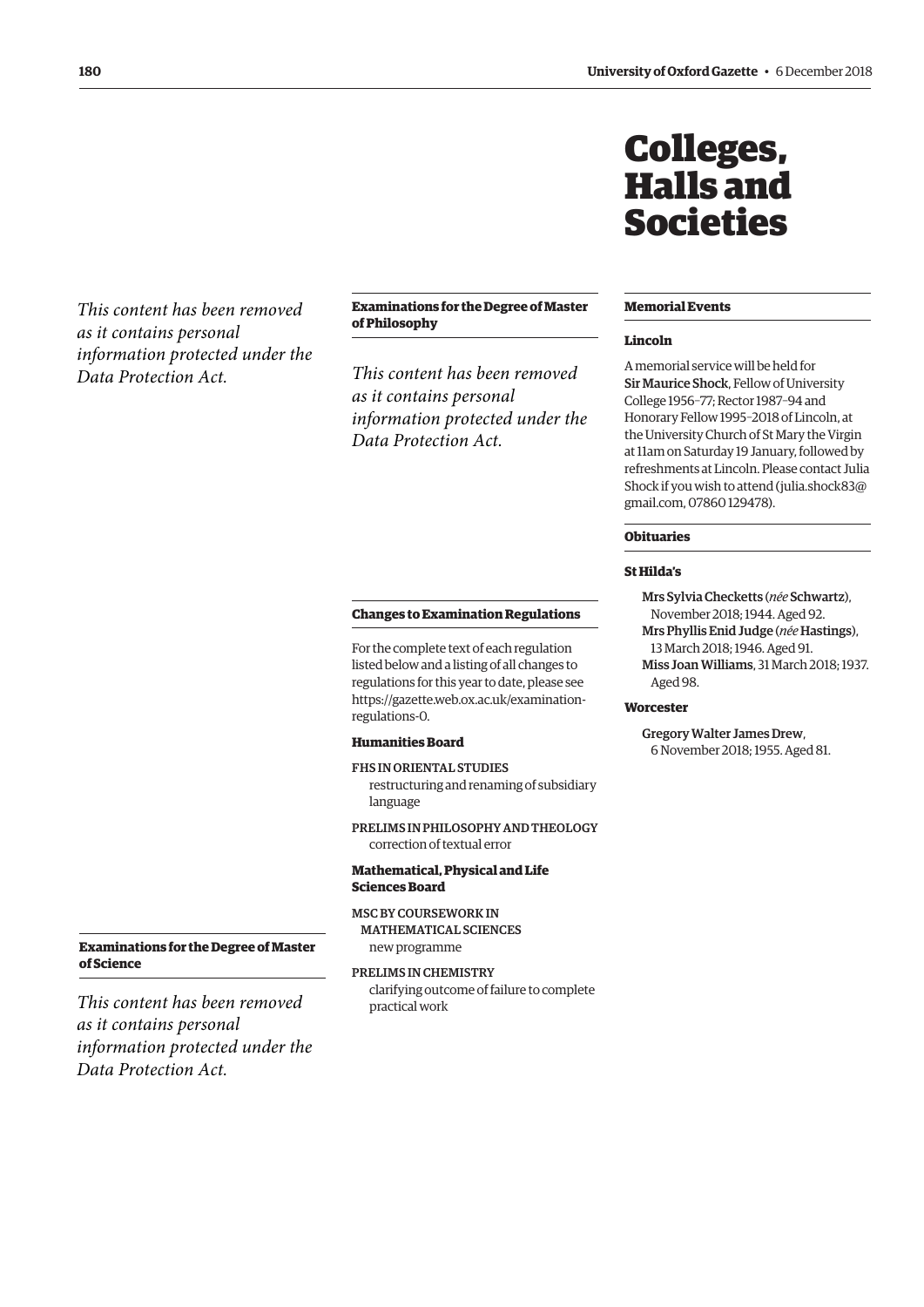# <span id="page-12-0"></span>Advertisements

#### **Advertising enquiries**

*Email*: [gazette.ads@admin.ox.ac.uk](mailto:gazette.ads@admin.ox.ac.uk) *Telephone*: 01865 (2)80548 *Web*[: https://gazette.web.ox.ac.uk/classified](https://gazette.web.ox.ac.uk/classified-advertising-gazette)advertising-gazette

# **Deadline**

Advertisements are to be received by **noon on Wednesday** of the week before publication (ie eight days before publication). Advertisements must be submitted online.

#### **Charges**

Commercial advertisers: £30 per insertion of up to 70 words, or £60 per insertion of 71–150 words.

Private advertisers: £20 per insertion of up to 70 words, or £40 per insertion of 71–150 words.

See our website for examples of whether an advertisement is considered commercial [or private: https://gazette.web.ox.ac.uk/](https://gazette.web.ox.ac.uk/classified-advertising-gazette) classified-advertising-gazette.

#### **Online submission and payment**

Advertisements must be submitted and paid for online, using a credit card or debit card, through a secure website. For details, [see https://gazette.web.ox.ac.uk/classified](https://gazette.web.ox.ac.uk/classified-advertising-gazette)advertising-gazette.

# **Extracts from the terms and conditions of acceptance of advertisements**

### *General*

1. Advertisements are accepted for publication at the discretion of the editor of the *Gazette*.

*Note*. When an advertisement is received online, an acknowledgement will be emailed automatically to the email address provided by the advertiser. The sending of this acknowledgement does not constitute an acceptance of the advertisement or an undertaking to publish the advertisement in the *Gazette*.

2. The right of the *Gazette* to edit an advertisement, in particular to abridge when necessary, is reserved.

3. Advertisements must be accompanied by the correct payment, and must be received by the deadline stated above. *No refund can be made for cancellation after the acceptance of advertisements*.

4. Once an advertisement has been submitted for publication, no change to the text can be accepted.

5. Voucher copies or cuttings cannot be supplied.

#### *Charges*

6. Two separate charging arrangements will apply, for commercial and private advertisers. The rates applicable at any time will be published regularly in the *Gazette*, and may be obtained upon enquiry. The rates, and guidance on applicability of each rate, are also available online.

The editor's decision regarding applicability of these rates to an individual advertiser will be final.

#### *Disclaimer*

**7. The University of Oxford and Oxford University Press accept no responsibility for the content of any advertisement published in the** *Gazette***. Readers should note that the inclusion of any advertisement in no way implies approval or recommendation of either the terms of any offer contained in it or of the advertiser by the University of Oxford or Oxford University Press.**

# *Advertisers' Warranty and Indemnity*

**13. The advertiser warrants:**

**(i) Not to discriminate against any respondents to an advertisement published in the** *Gazette* **on the basis of their gender, sexual orientation, marital or civil partner status, gender reassignment, race, religion or belief, colour, nationality, ethnic or national origin, disability or age, or pregnancy.**

(ii) That the advertisement does not contravene any current legislation, rules, regulations or applicable codes of practice.

(iii) That it is not in any way illegal or defamatory or a breach of copyright or an infringement of any other person's intellectual property or other rights.

*You are advised to view our full Terms and Conditions of acceptance of advertisements. Submission of an advertisement implies acceptance of our terms and conditions, which may be found at https://gazette.web.ox.ac. [uk/classified-advertising-gazette](https://gazette.web.ox.ac.uk/classified-advertising-gazette), and may also be obtained on application to Gazette Advertisements, Public Affairs Directorate, University Offices, Wellington Square, Oxford OX1 2JD.*

# **Miscellaneous**

**Advertisers are asked to note** that this is the final *Gazette* of Michaelmas term. Publication for Hilary term will begin on 10 January. The usual deadline will continue to apply (see above).

**Join Oxford Bach Choir**. Would you like to sing with a respected mixed-voice choir that has a choral tradition going back over 100 years? Meet like-minded musicians and perform the great choral works with leading orchestras and soloists. Prospective members in all voice parts are invited to our open rehearsal on 14 Jan and/or to audition on 12, 14 or 18 Jan. Details at [www.](http://www.oxfordbachchoir.org/join.html) [oxfordbachchoir.org/join.html or](http://www.oxfordbachchoir.org/join.html) from [membership@oxfordbachchoir.org.](mailto:membership@oxfordbachchoir.org)

#### **Romantic piano music for 2 and 4 hands**:

Daniel and Joseph Tong. Schubert Sonata in A major, D664 Beethoven Sonata in D major, Op 6 Clara Schumann March in E flat, Schubert Impromptu in G flat, D899 No 3 Schumann Fantasie in C major, Op 17. Wed 12 Dec, 7pm, Somerville College chapel, OX2 7DH. Tickets on the door £15 (students and under 18s, £5). More information: 07952 774339, [www.](http://www.wigmoresworld.co.uk) [wigmoresworld.co.uk.](http://www.wigmoresworld.co.uk)

**The Anchor pub**, dining rooms and terrace – close to Jericho. We serve simple, honest, fresh food with daily changing seasonal specials, an extensive wine list and great beer. Our 2 private dining rooms can seat 14 and 16 and are available for meetings or dinner parties. We are open 9am–11pm Mon–Fri and 8am–11pm Sat and Sun. 2 Hayfield Rd, Oxford OX2 6TT. Tel: [01865 510282. Web: www.theanchoroxford.](www.theanchoroxford.com) com.

**Ardington School of Crafts** offers short courses with practising craftspeople in beautiful surroundings near Wantage. 200 courses between 1 and 3 days, from stained glass and silver jewellery to textiles and carving, all held in our well-equipped workshops. Unearth your hidden talents and discover why people keep coming back to Ardington School of Crafts. Gift vouchers [available. See: www.ardingtonschoolofcrafts.](www.ardingtonschoolofcrafts.com) com. Tel: 01235 833433.

**Stone Pine Design** card publisher specialising in wood engraving, linocuts and Oxfordshire. Beautifully produced, carefully selected designs by internationally renowned artists. Web: [www.stonepinedesign.co.uk.](http://www.stonepinedesign.co.uk)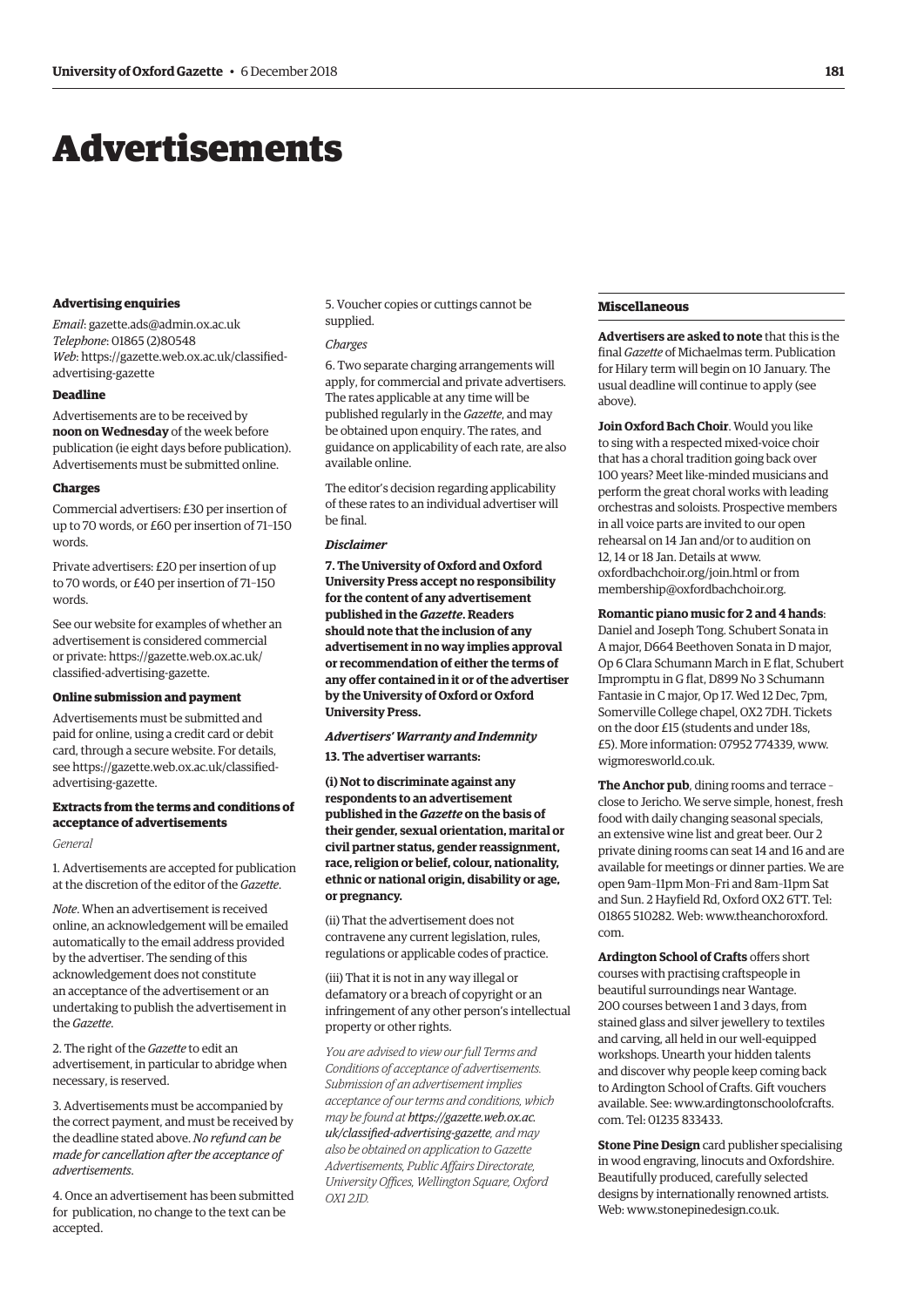**St Giles' Parish Rooms for hire**. Ideally located close to the city centre at 10 Woodstock Rd OX2 6HT. There is a main hall and a meeting room that can be hired together or separately, and full kitchen facilities. For enquiries regarding availability and to arrange a site visit, contact Meg Peacock, Benefice [Manager: 07776 588712 or sgsm.benefice.](mailto:sgsm.benefice.manager@gmail.com) manager@gmail.com.

**UK Brain Bank for Autism** and Related Developmental Research, JR. The developing brain is altered in autism but neuroscientists do not know how or why. Research is needed to understand the causes and biological basis of autism, to develop better interventions to improve the lives of those directly affected by it. Such critical research is hindered by the scarcity of donated human brain tissue. Control tissue, donated by people who do not have autism, is needed for comparison just as much as donations by people who do – and the NHS organ donor scheme does not include brain donation. We particularly want younger people to consider making a pledge to donate their brain after death (the further the brain is from its inception, the more difficult it is to understand the process of its development, so we do not take donations from people over 65 not directly affected by autism). See [https://grand.tghn.org/autism-brain-bank fo](https://grand.tghn.org/autism-brain-bank)r information and to register as a donor.

**Restore Garden Café** is a spacious café set in award-winning gardens with delicious food and coffees using organic, Fairtrade and local produce where possible. Plants, handmade gifts and cards for sale. Open Mon–Sat, 10am–4pm, Manzil Way, Cowley Rd, Oxford OX4 1YH. All proceeds to Restore, Oxfordshire mental health charity (registered charity number 274222): [www.restore.org.uk.](http://www.restore.org.uk)

**Oxford University Hospitals** NHS Trust wants you to take part in its future. If you have a contract of employment with the University of Oxford in a department within the Medical Sciences Division, or hold an honorary contract award with OUH for at least 12 months, you can join our staff constituency. University of Oxford staff belonging to other departments can join us as public members. To join us, visit [www.ouh.nhs.uk/ft.](http://www.ouh.nhs.uk/ft)

**Would you love to be more creative?** Be In Art runs fun, expressive and non-intimidating painting courses. These are for you if you are an absolute beginner or you are looking to get back into painting again. After just a few hours you will leave feeling relaxed, energised, accomplished and inspired. Curious? For more information visit [www.be-in-art.co.uk](http://www.be-in-art.co.uk)  or contact [jane@beinart.co.uk. Co](mailto:jane@beinart.co.uk)urses and lessons held in Headington, Oxford.

# **Research participants sought**

**Healthy men and women aged 30–50** are needed for a research study at the Oxford Biobank. Contribute to research into conditions such as diabetes, heart disease and obesity. For further information please contact [obb@ocdem.ox.ac.uk or](mailto:obb@ocdem.ox.ac.uk) 01865 857284.

#### **Groups and societies**

**The Oxford University Newcomers' Club** at the University Club, 11 Mansfield Rd, OX1 3SZ, welcomes the wives, husbands or partners of visiting scholars, of graduate students and of newly appointed academic and administrative members of the University. We offer help, advice, information and the opportunity to meet others socially. Informal coffee mornings are held in the club every Wednesday 10.30am–noon (excluding the Christmas vacation). Newcomers with children (aged 0–4) meet every Fri in term 10.15am–11.45am. We have a large programme of events including tours of colleges, museums and other places of interest. Other term-time activities include a book group, informal conversation group, garden group, antiques group, an opportunity to explore Oxfordshire and an Opportunities in Oxford group. Visit our website: [www.newcomers.ox.ac.uk.](http://www.newcomers.ox.ac.uk) 

**Oxford Research Staff Society** (OxRSS) is run by and for Oxford research staff. It provides researchers with social and professional networking opportunities, and a voice in University decisions that affect them. Membership is free and automatic for all research staff employed by the University of Oxford. For more information and to keep up to date, see: web: [www.oxrss.ox.ac.uk;](http://www.oxrss.ox.ac.uk)  Facebook: [http://fb.me/oxrss; Tw](http://fb.me/oxrss)itter: @ [ResStaffOxford; mailing list: researchstaff](mailto:researchstaff-subscribe@maillist.ox.ac.uk)subscribe@maillist.ox.ac.uk.

# **Restoration and Conservation of Antique Furniture**

**John Hulme** undertakes all aspects of restoration. 30 years' experience. Collection and delivery. For free advice, telephone or write to the Workshop, 11A High St, Chipping Norton, Oxon, OX7 5AD. Tel: 01608 641692.

#### **Sell your unwanted books**

**Sell your unwanted books** at competitive prices. If you need extra space or are clearing college rooms, a home or an office, we would be keen to quote for books and CDs. Rare items and collections of 75 or more wanted if in VG condition; academic and non-academic subjects. We can view and collect. Contact Graham Nelson at History Bookshop Ltd on 01451 821660 or [sales@historybookshop.com.](mailto:sales@historybookshop.com)

# **Antiques bought and sold**

**Wanted and for sale** – quality antiques such as furniture, fire guards, grates and related items, silver, pictures, china and objects d'art. Please contact Greenway Antiques of Witney, 90 Corn Street, Witney OX28 6BU on 01993 705026, 07831 585014 or email [jean\\_greenway@hotmail.com.](mailto:jean_greenway@hotmail.com)

#### **Services Offered**

**Big or small, we ship it all**. Plus free pick up anywhere in Oxford. Also full printing services available (both online and serviced), 24 hour photocopying, private mailing addresses, fax bureau, mailing services and much more. Contact or visit Mail Boxes Etc, 266 Banbury Rd, Oxford. Tel: 01865 514655. Fax: 01865 514656. Email: [staff@mbesummertown.co.uk.](mailto:staff@mbesummertown.co.uk)  Also at 94 London Rd, Oxford. Tel: 01865 [741729. Fax: 01865 742431. Email: staff@](mailto:staff@mbeheadington.co.uk) mbeheadington.co.uk.

**Carpenter/joiner**. For bookcases, wardrobes, etc, made on site to your specifications. Portfolio available. Call Rob Guthrie on 01608 677423 (evening) or 07961 444957 (daytime). Email: [rob.s.guthrie@gmail.com.](mailto:rob.s.guthrie@gmail.com) 

**Airport transfer/chauffeur service**. If you are looking for a reliable and experienced transfer service I would be happy to discuss your needs. Last year I handled 328 airport transfers successfully and I have over 20 years' experience. Account customers welcome and all major credit cards accepted. Let my comfortable Audi A8 take you to Heathrow for £75! Contact Tim Middleton. Tel: 07751 [808763 or email: timothy.middleton2@](mailto:timothy.middleton2@btopenworld.com) btopenworld.com.

#### **Independent Pensions and Financial**

**Advice**. Austin Chapel Independent Financial Advisers LLP provide bespoke pensions and financial advice to staff working for the University of Oxford. We provide Annual Allowance and Lifetime Allowance pension tax mitigation advice and calculations. In addition, we can provide projections of future pension benefits to ensure your retirement plans are on course to meet your retirement income requirements. We also offer an independent investment review service to help ensure that your investment portfolio still meets your current attitude to risk and is tax efficient. The initial meeting can be held at your workplace, home or our central Oxford offices. There is no cost for the initial meeting. For more information contact Gary [O'Neill on 01865 304094 or email gary.oneill@](mailto:gary.oneill@austinchapel.co.uk) austinchapel.co.uk.

**Hope Services** is a family-run typesetting company established more than 35 years ago. Based in the heart of Oxfordshire, we specialise in the styling and production of published material. We regularly work on all types of publications including early learning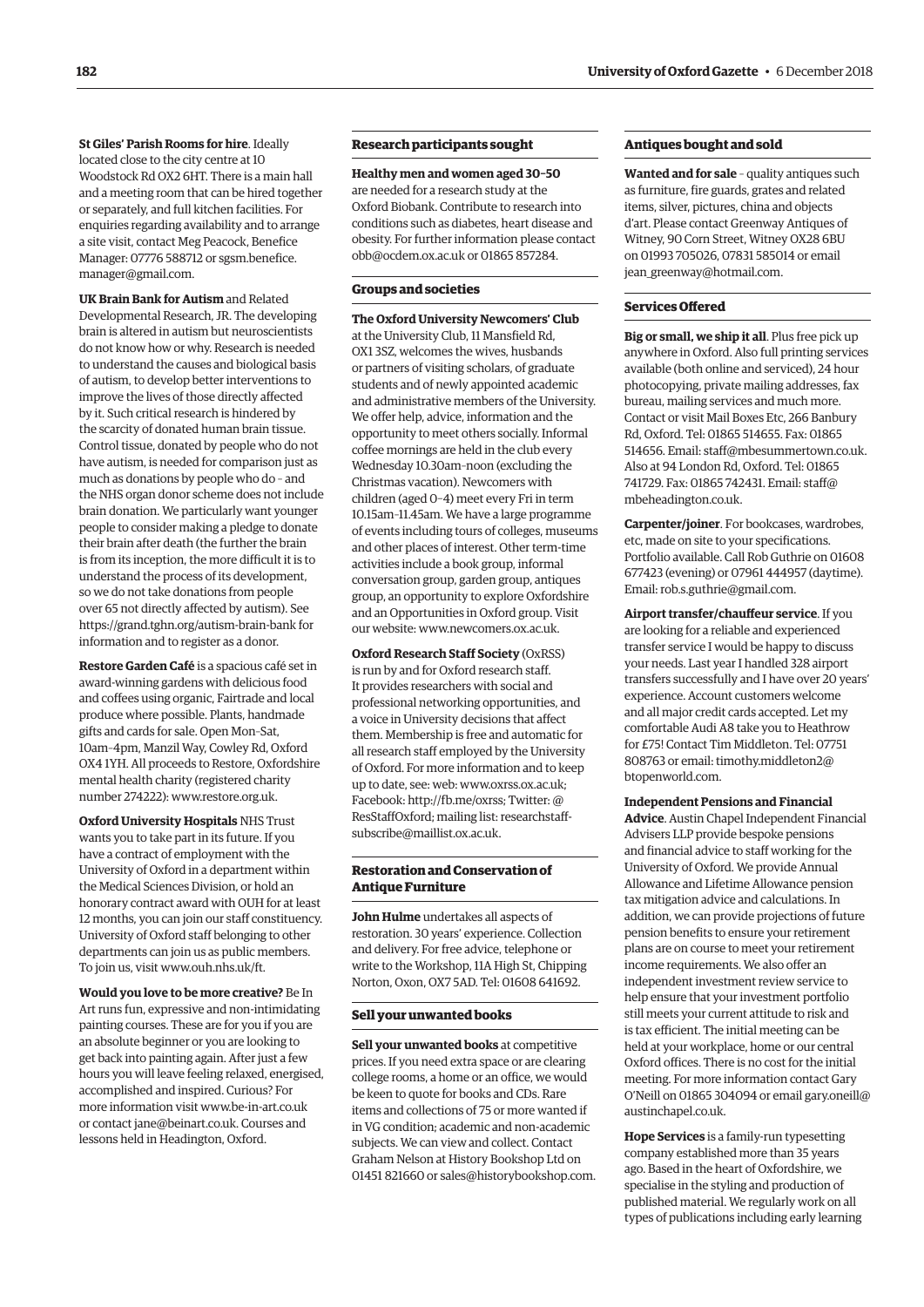teaching titles; single-author, first-time novels and novellas; academic law books and journals; and social, financial and technical reports. We would be happy to discuss and develop your ideas, and provide you with an individual quote. Please feel free to contact us at Hope Services (Abingdon) Ltd. Tel: 01235 530439. Web: [www.hopeservices.co.uk. Em](http://www.hopeservices.co.uk)ail: [mark.harvey@hopeservices.co.uk.](mailto:mark.harvey@hopeservices.co.uk)

#### **Houses to Let**

**Bright fully furnished house** with garden and 2 double bedrooms available to let on a short- or long-term basis. Ideal for academic visitors, visiting friends or family. Moments from the vibrant Cowley Rd, and just a 10-min walk to Oxford city centre. Open-plan living/ dining area; modern kitchen and bathroom; enclosed private garden with lawn, decking and outdoor seating. Fast Wi-Fi. Bills included. Email [jamie.vicary@cs.ox.ac.uk fo](mailto:jamie.vicary@cs.ox.ac.uk)r more information.

**Fully furnished 3-bedroom terraced house** in East Oxford, 5 mins' walk from Magdalen Bridge. Sitting room, kitchen/diner, downstairs bathroom. 3 bedrooms and upstairs shower room and toilet. Pleasant small garden. Near shops, restaurants, schools and transport including London and airport buses. Nonsmokers only. No pets. Available Jan, £1,550 pcm. Tel: 01865 351745. Mob: 07733 400820.

## **Flats to Let**

**Flat to let**: pleasant 1-bedroom self-contained and compact flat in Kingston Court, Walton Street, Oxford. Fully furnished and redecorated with bedroom, sitting room, kitchen, bathroom and reserved off-street parking. Conveniently located for University and city centre. Rent £875 pcm exclusive of council tax, electricity and water. Available from 15 Dec. For further details phone 01865 820466 or email [bagpuize@gmail.com.](mailto:bagpuize@gmail.com)

#### **Accommodation Offered**

**Affordable serviced accommodation**

from £70 a night. Luxury apartments and houses within a short walk to the centre of Oxford suitable for singles, couples, families, professionals. Bills, taxes, internet, linen, housekeeping, self check-in, cooking facilities, TV, heating, private parking (at some locations), private bathroom included. Stays from 2 days upwards with discounts for long-term bookings. Over 40 years of [property letting experience. Enquiries: info@](mailto:info@sleepandstayoxford.com) sleepandstayoxford.com.

**Visiting academics welcomed** as paying guests for short or long stays in comfortable home of retired academic couple. Situated in quiet, leafy close in north Oxford within easy distance of main University buildings, town centre, river, shops and restaurants. Rooms

have free TV, Wi-Fi, refrigerator, microwave, kettle, tea, coffee, central heating. Linen, cleaning, breakfast all included in the very moderate terms. Email: [DVL23@me.com.](mailto:DVL23@me.com)

**scottfraser** – market leaders for quality Oxfordshire property. Selling, letting, buying, renting, investing – we are here to help. Visit [www.scottfraser.co.uk fo](http://www.scottfraser.co.uk)r more information or call: Headington sales: 01865 759500; Summertown sales: 01865 553900; East Oxford sales: 01865 244666; Witney sales: 01993 705507; Headington lettings: 01865 761111; Summertown lettings: 01865 554577; East Oxford and student lettings: 01865 244666; Witney lettings: 01993 777909.

# **Accommodation for visiting academics**.

Self-contained unit of double en-suite bedroom, sitting/dining room and kitchen (hob, oven, fridge/freezer, washing machine) in striking modern house on western outskirts of Oxford. Television, internet, heating, electricity, bed linen and towels included. Bus service to Oxford centre or scenic walk/cycle across water-meadows. Non-smokers only, maximum let 3 months. Single occupancy, £900 pm; double occupancy, £950. Tel: 01865 [721644. Email: richard.gilliane@btinternet.](mailto:richard.gilliane@btinternet.com) com.

## **Self-catering Apartments**

**Visiting Oxford?** Studio, 1-, 2- and 3-bed properties conveniently located for various colleges and University departments. Available from 1 week to several months. Apartments are serviced, with linen provided and all bills included. Details, location maps and photos can be found on our website at [www.](http://www.shortletspace.co.uk) [shortletspace.co.uk. Co](http://www.shortletspace.co.uk)ntact us by email on [stay@shortletspace.co.uk or](mailto:stay@shortletspace.co.uk) call us on 01993 811711.

**Shortlet studios** for singles or couples needing clean, quiet self-catering accommodation for weeks or months. Handy for High St (town, colleges), Cowley Rd (shops, restaurants), University sportsground (gym, pool), Oxford Brookes campuses, buses (London, airports, hospitals). Modern, selfcontained, fully furnished including cooking and laundry facilities, en-suite bathroom, Wi-Fi broadband, TV/DVD/CD, central heating, cleaning and fresh linen weekly. Off-road parking for cars and bikes. Taxes and all bills [included. Enquiries: stay@oxfordbythemonth.](mailto:stay@oxfordbythemonth.com) com.

## **Looking for 5-star serviced accommodation**

right in the heart of the city? Swailes Suites offer city centre, award-winning maisonettes and apartments providing that 'home from home' feel that will help you get the most out of your stay. The Swailes Suites 'easy in, easy out' flexible booking arrangements, from 3 days to 6 months, together with good transport links make arrival and departure

hassle-free. Check out our website at [www.](http://www.swailessuites.co.uk) [swailessuites.co.uk, co](http://www.swailessuites.co.uk)ntact Debbie on 01865 318547 or email [debbie@nops.co.uk. Of](mailto:debbie@nops.co.uk)fice established more than 25 years in 47 Walton Street, Jericho, OX2 6AD.

#### **Holiday Lets**

**Cornwall cottage** and restored chapel in quiet hamlet on South West Coast Path within 100m of the sea and minutes from Caerhays and Heligan. Each property sleeps 6. Comfortably furnished, c/h, wood burner and broadband. Ideal for reading, writing, painting, walking, bathing, bird watching. Beautiful beach perfect for bucket and spade family holidays. Short winter breaks available from £250. Tel: 01865 558503 or 07917 864113. Email: [gabriel.amherst@btconnect.com. Se](mailto:gabriel.amherst@btconnect.com)e: [www.](http://www.cornwallcornwall.com) [cornwallcornwall.com.](http://www.cornwallcornwall.com)

**Choose from over 11,000 holiday villas**

and apartments in Spain with Clickstay. We make it easy for you to make the perfect choice with our verified renter reviews and a dedicated customer services team. You can choose from modern apartments in Mallorca to whitewashed traditional fincas in Tenerife from just £73 pw! Many of our rental properties have private pools, sea views and large gardens with BBQ facilities. See: [www.](http://www.clickstay.com/spain) [clickstay.com/spain.](http://www.clickstay.com/spain)

## **Property for Sale**

**Mosaics, Oxford** – an exciting new development and demonstrator NHS Healthy New Town – within easy reach of the city and Headington via networks of cycle routes and public transport. Stylish and architecturally elegant properties: from 1-bedroom modern apartments to spacious detached family houses. Show apartment and home open daily 10am–5.30pm. Help to Buy available. Contact Savills: 01865 269010. For more information see: [http://mosaicsoxford.co.uk.](http://mosaicsoxford.co.uk)